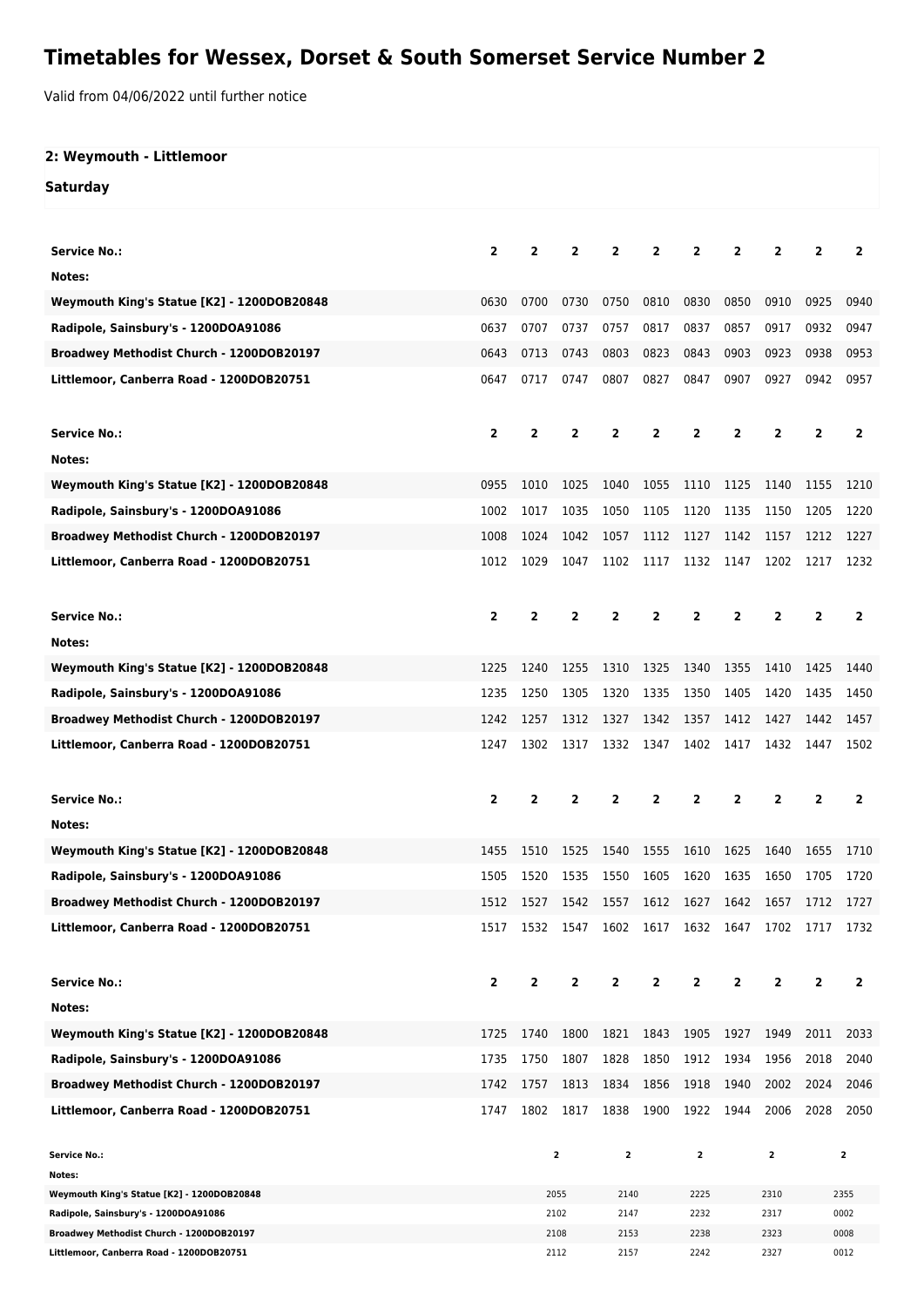## **2: Littlemoor - Weymouth**

### **Saturday**

| <b>Service No.:</b>                        | $\overline{2}$          | $\overline{2}$          | $\overline{2}$ | $\overline{2}$ | $\overline{2}$ | 2              | $\mathbf{2}$   | 2              | 2              | $\overline{2}$ |
|--------------------------------------------|-------------------------|-------------------------|----------------|----------------|----------------|----------------|----------------|----------------|----------------|----------------|
| Notes:                                     |                         |                         |                |                |                |                |                |                |                |                |
| Littlemoor, Canberra Road - 1200DOB20751   | 0648                    | 0718                    | 0748           | 0808           | 0828           | 0848           | 0908           | 0928           | 0943           | 0958           |
| Littlemoor Buddleia Close - 1200DOB20755   | 0652                    | 0722                    | 0752           | 0812           | 0832           | 0852           | 0913           | 0933           | 0948           | 1003           |
| Broadwey Methodist Church - 1200DOB20223   | 0656                    | 0726                    | 0756           | 0816           | 0836           | 0856           | 0919           | 0939           | 0954           | 1009           |
| Radipole, Sainsbury's - 1200DOA91087       | 0701                    | 0731                    | 0801           | 0821           | 0841           | 0901           | 0926           | 0946           | 1001           | 1016           |
| Weymouth King's Statue [K2] - 1200DOB20848 | 0709                    | 0739                    | 0809           | 0829           | 0849           | 0912           | 0937           | 0957           | 1012           | 1027           |
|                                            |                         |                         |                |                |                |                |                |                |                |                |
| <b>Service No.:</b>                        | $\overline{2}$          | $\overline{\mathbf{2}}$ | $\mathbf{2}$   | 2              | $\overline{2}$ | 2              | $\overline{2}$ | 2              | 2              | $\overline{2}$ |
| Notes:                                     |                         |                         |                |                |                |                |                |                |                |                |
| Littlemoor, Canberra Road - 1200DOB20751   | 1013                    | 1030                    | 1048           | 1103           | 1118           | 1133           | 1148           | 1203           | 1218           | 1233           |
| Littlemoor Buddleia Close - 1200DOB20755   | 1018                    | 1035                    | 1053           | 1108           | 1123           | 1138           | 1153           | 1208           | 1223           | 1238           |
| Broadwey Methodist Church - 1200DOB20223   | 1024                    | 1041                    | 1059           | 1114           | 1129           | 1144           | 1159           | 1214           | 1229           | 1244           |
| Radipole, Sainsbury's - 1200DOA91087       | 1031                    | 1048                    | 1106           | 1121           | 1136           | 1151           | 1206           | 1221           | 1236           | 1251           |
| Weymouth King's Statue [K2] - 1200DOB20848 | 1042                    | 1059                    | 1117           | 1132           | 1147           | 1202           | 1217           | 1232           | 1247           | 1302           |
|                                            |                         |                         |                |                |                |                |                |                |                |                |
| <b>Service No.:</b>                        | $\overline{2}$          | $\overline{\mathbf{2}}$ | $\mathbf{2}$   | $\overline{2}$ | $\overline{2}$ | $\overline{2}$ | $\overline{2}$ | $\overline{2}$ | $\overline{2}$ | $\overline{2}$ |
| Notes:                                     |                         |                         |                |                |                |                |                |                |                |                |
| Littlemoor, Canberra Road - 1200DOB20751   | 1248                    | 1303                    | 1318           | 1333           | 1348           | 1403           | 1418           | 1433           | 1448           | 1503           |
| Littlemoor Buddleia Close - 1200DOB20755   | 1253                    | 1308                    | 1323           | 1338           | 1353           | 1408           | 1423           | 1438           | 1453           | 1508           |
| Broadwey Methodist Church - 1200DOB20223   | 1259                    | 1314                    | 1329           | 1344           | 1359           | 1414           | 1429           | 1444           | 1459           | 1514           |
| Radipole, Sainsbury's - 1200DOA91087       | 1306                    | 1321                    | 1336           | 1351           | 1406           | 1421           | 1436           | 1451           | 1506           | 1521           |
| Weymouth King's Statue [K2] - 1200DOB20848 | 1317                    | 1332                    | 1347           | 1402           | 1417           | 1432           | 1447           | 1502           | 1517           | 1532           |
|                                            |                         |                         |                |                |                |                |                |                |                |                |
| <b>Service No.:</b>                        | $\mathbf{2}$            | $\overline{2}$          | $\overline{2}$ | $\overline{2}$ | $\overline{2}$ | $\overline{2}$ | $\overline{2}$ | $\overline{2}$ | $\overline{2}$ | $\overline{2}$ |
| Notes:                                     |                         |                         |                |                |                |                |                |                |                |                |
| Littlemoor, Canberra Road - 1200DOB20751   | 1518                    | 1533                    | 1548           | 1603           | 1618           | 1633           | 1648           | 1703           | 1718           | 1733           |
| Littlemoor Buddleia Close - 1200DOB20755   | 1523                    | 1538                    | 1553           | 1608           | 1623           | 1638           | 1653           | 1708           | 1723           | 1738           |
| Broadwey Methodist Church - 1200DOB20223   | 1529                    | 1544                    | 1559           | 1614           | 1629           | 1644           | 1659           | 1714           | 1729           | 1744           |
| Radipole, Sainsbury's - 1200DOA91087       | 1536                    | 1551                    | 1606           | 1621           | 1636           | 1651           | 1706           | 1721           | 1736           | 1751           |
| Weymouth King's Statue [K2] - 1200DOB20848 | 1547                    | 1602                    | 1617           | 1632           | 1647           | 1702           | 1717           | 1732           | 1747           | 1802           |
|                                            |                         |                         |                |                |                |                |                |                |                |                |
| <b>Service No.:</b>                        | $\overline{\mathbf{2}}$ | $\overline{2}$          | 2              | 2              | 2              | 2              | 2              | 2              | 2              | $\mathbf{2}$   |
| Notes:                                     |                         |                         |                |                |                |                |                |                |                |                |
| Littlemoor, Canberra Road - 1200DOB20751   | 1748                    | 1803                    | 1818           | 1839           | 1901           | 1923           | 1945           | 2007           | 2029           | 2051           |
| Littlemoor Buddleia Close - 1200DOB20755   | 1753                    | 1808                    | 1823           | 1843           | 1905           | 1927           | 1949           | 2011           | 2033           | 2055           |
| Broadwey Methodist Church - 1200DOB20223   | 1759                    | 1814                    | 1829           | 1847           | 1909           | 1931           | 1953           | 2015           | 2037           | 2059           |
| Radipole, Sainsbury's - 1200DOA91087       | 1806                    | 1821                    | 1836           | 1852           | 1914           | 1936           | 1958           | 2020           | 2042           | 2104           |
| Weymouth King's Statue [K2] - 1200DOB20848 | 1817                    | 1832                    | 1844           | 1900           | 1922           | 1944           | 2006           | 2028           | 2050           | 2112           |